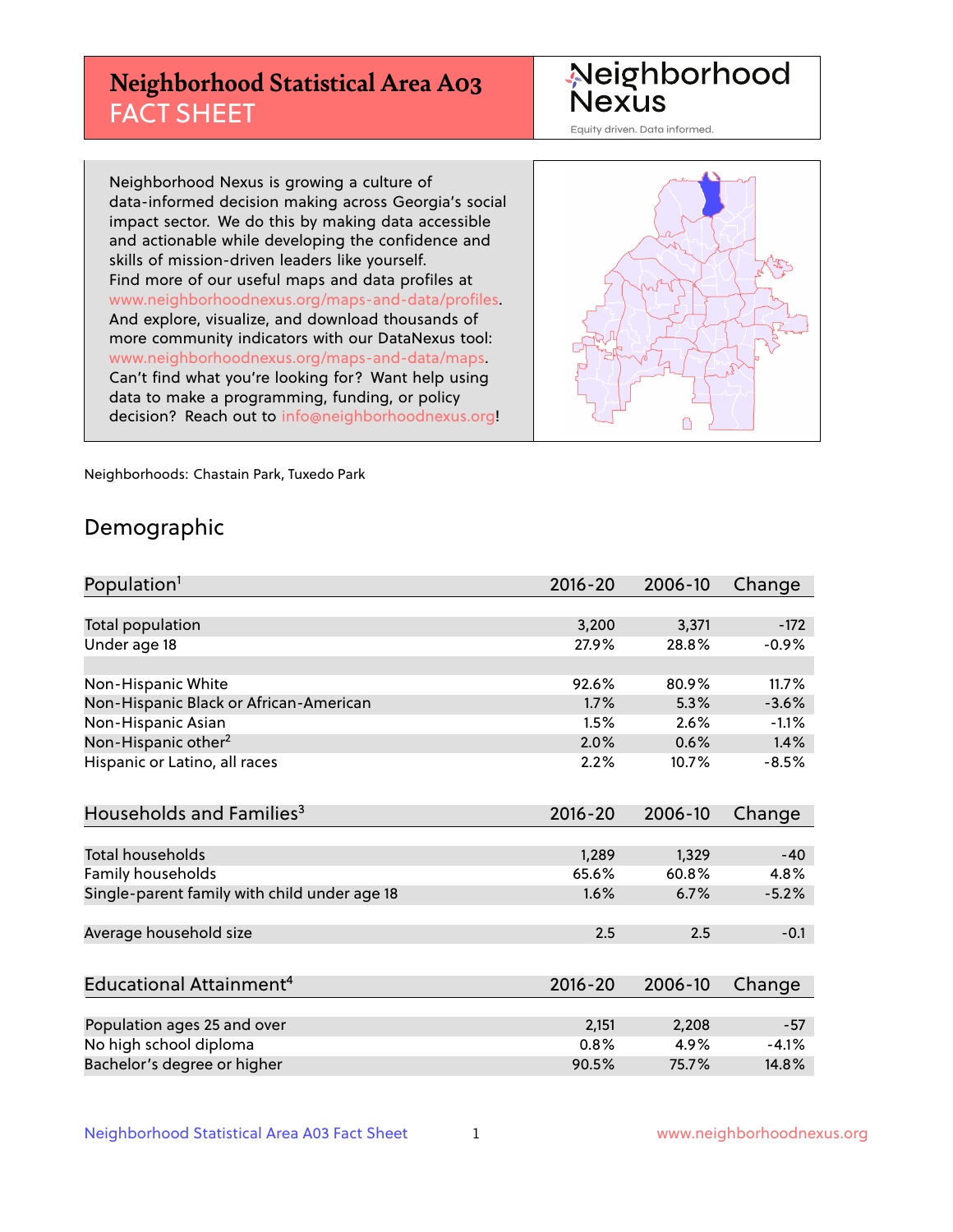## Change Measures, continued...

| Employment <sup>5</sup>                                 | $2016 - 20$ | 2006-10   | Change   |
|---------------------------------------------------------|-------------|-----------|----------|
|                                                         |             |           |          |
| Total workers residing in Neighborhood Statistical Area | 1,400       | 1,099     | 301      |
| Workers with earnings \$1250/month or less              | 9.1%        | 13.3%     | $-4.1%$  |
| Workers with earnings \$1251/month to \$3333/month      | 13.7%       | 23.7%     | $-10.0%$ |
| Workers with earnings greater than \$3333/month         | 77.1%       | 63.0%     | 14.2%    |
| Total jobs located in Neighborhood Statistical Area     | 962         | 621       | 341      |
| Jobs with earnings \$1250/month or less                 | 19.1%       | 28.8%     | $-9.7%$  |
| Jobs with earnings \$1251/month to \$3333/month         | 23.8%       | 42.7%     | $-18.9%$ |
| Jobs with earnings greater than \$3333/month            | 57.1%       | 28.5%     | 28.6%    |
|                                                         |             |           |          |
| Jobs/workers ratio                                      | 0.7         | 0.6       | 0.1      |
|                                                         |             |           |          |
| Income and Poverty <sup>6</sup>                         | 2016-20     | 2006-10   | Change   |
| Median household income                                 | \$188,532   | \$113,803 | \$74,729 |
|                                                         |             |           |          |
| Population for whom poverty status is determined        | 3,184       | 3,367     | $-183$   |
| Population below poverty                                | 3.2%        | 4.1%      | $-0.9%$  |
|                                                         |             |           |          |
| Housing <sup>7</sup>                                    | 2016-20     | 2006-10   | Change   |
| Total housing units                                     | 1,431       | 1,585     | $-154$   |
|                                                         | 90.1%       | 83.8%     | 6.2%     |
| Occupied housing units                                  |             |           |          |
| Vacant housing units                                    | 9.9%        | 16.2%     | $-6.2%$  |
| Occupied housing units                                  | 1,289       | 1,329     | $-40$    |
| Owner occupied housing units                            | 73.1%       | 68.3%     | 4.8%     |
| Renter occupied housing units                           | 26.9%       | 31.7%     | $-4.8%$  |
|                                                         |             |           |          |
| Access to a Vehicle <sup>8</sup>                        | $2016 - 20$ | 2006-10   | Change   |
|                                                         |             |           |          |
| Occupied housing units                                  | 1,289       | 1,329     | $-40$    |
| No vehicle available                                    | 0.3%        | 2.5%      | $-2.2%$  |
|                                                         |             |           |          |
| Crime Rates, per 10,000 Population <sup>9</sup>         | 2017-21     | 2012-16   | Change   |
|                                                         |             |           |          |
| All Part I crimes                                       | 163.8       | 250.5     | $-86.7$  |
| Violent crime                                           | 2.5         | 7.3       | $-4.8$   |
| Murder                                                  | 0.0         | 0.0       | 0.0      |
| Robbery                                                 | 1.3         | 3.0       | $-1.8$   |
| Aggravated assault                                      | 1.3         | 4.2       | $-3.0$   |
| Property crime                                          | 161.3       | 243.2     | $-81.9$  |
| <b>Burglary</b>                                         | 21.9        | 44.3      | $-22.4$  |
| Larceny                                                 | 125.0       | 185.6     | $-60.6$  |
| Vehicle theft                                           | 14.4        | 13.3      | 1.0      |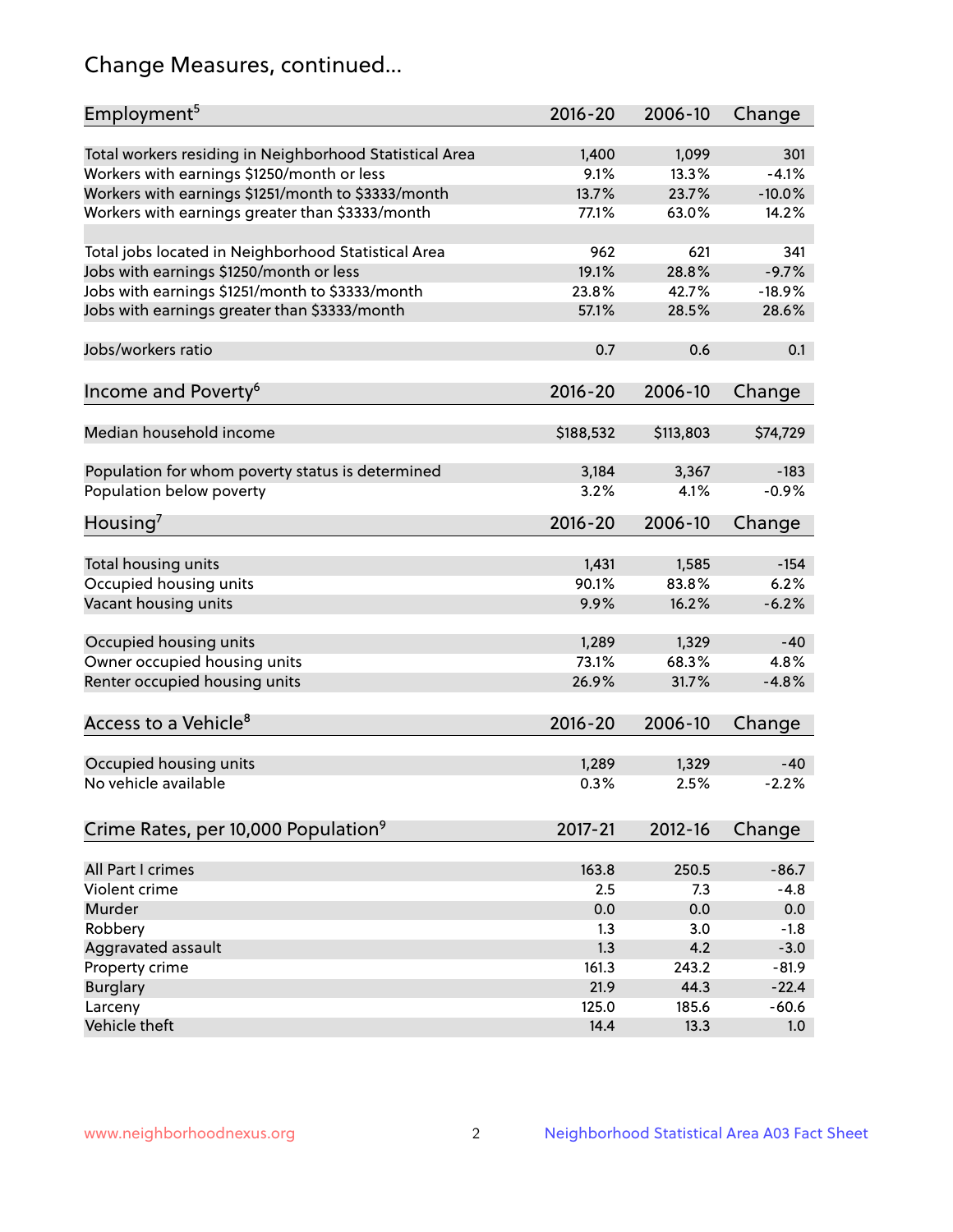## Current Data: Demographic

| Sex and Age, 2016-20 <sup>10</sup>                    | <b>Estimate</b> | Margin of Error |
|-------------------------------------------------------|-----------------|-----------------|
| Total population                                      | 3,200           | $\pm$ 546       |
| Male                                                  | 51.4%           | $\pm$ 3.7%      |
| Female                                                | 48.6%           | $\pm$ 6.2%      |
| Under 5 years                                         | 7.6%            | $\pm$ 4.9%      |
| 5 to 9 years                                          | 7.3%            | $\pm 3.5\%$     |
| 10 to 14 years                                        | 9.8%            | ±4.3%           |
| 15 to 19 years                                        | 4.1%            | $\pm 2.6\%$     |
| 20 to 24 years                                        | 3.9%            | $\pm 3.0\%$     |
| 25 to 34 years                                        | 11.9%           | $\pm 4.6\%$     |
| 35 to 44 years                                        | 15.7%           | $\pm$ 5.3%      |
| 45 to 54 years                                        | 16.7%           | ±4.4%           |
| 55 to 59 years                                        | 5.4%            | $\pm 2.0\%$     |
| 60 to 64 years                                        | 5.1%            | $\pm 2.4\%$     |
| 65 to 74 years                                        | 8.9%            | $\pm 3.0\%$     |
| 75 to 84 years                                        | 2.6%            | $\pm1.8\%$      |
| 85 years and over                                     | 0.9%            | ±1.0%           |
| Median age (years)                                    | 38.2            | ±1.6            |
| Race and Ethnicity, 2016-20 <sup>11</sup>             | <b>Estimate</b> | Margin of Error |
| <b>Total population</b>                               | 3,200           | $\pm$ 546       |
| Hispanic or Latino (of any race)                      | 2.2%            | $\pm 2.7\%$     |
| Not Hispanic or Latino                                | 97.8%           | $\pm$ 4.9%      |
| White alone                                           | 92.6%           | $\pm$ 5.7%      |
| Black or African American alone                       | 1.7%            | $\pm 1.5\%$     |
| American Indian and Alaska Native alone               | 0.0%            | $\pm$ 0.4%      |
| Asian alone                                           | 1.5%            | $\pm 2.1\%$     |
| Native Hawaiian and other Pacific Islander alone      | 0.0%            | $\pm$ 0.4%      |
| Some other race alone                                 | 0.0%            | $\pm$ 0.4%      |
| Two or more races                                     | 2.0%            | $\pm 2.3\%$     |
| U.S. Citizenship Status, 2016-20 <sup>12</sup>        | <b>Estimate</b> | Margin of Error |
| Foreign-born population                               | 130             | $\pm$ 82        |
| Naturalized U.S. citizen                              | 80.1%           | $\pm$ 39.0%     |
| Not a U.S. citizen                                    | 19.9%           | ±21.7%          |
| Citizen, Voting Age Population, 2016-20 <sup>13</sup> | <b>Estimate</b> | Margin of Error |
|                                                       |                 |                 |
| Citizen, 18 and over population                       | 2,281           | $\pm$ 315       |
| Male                                                  | 51.5%           | $\pm$ 7.8%      |
| Female                                                | 48.5%           | $\pm$ 5.9%      |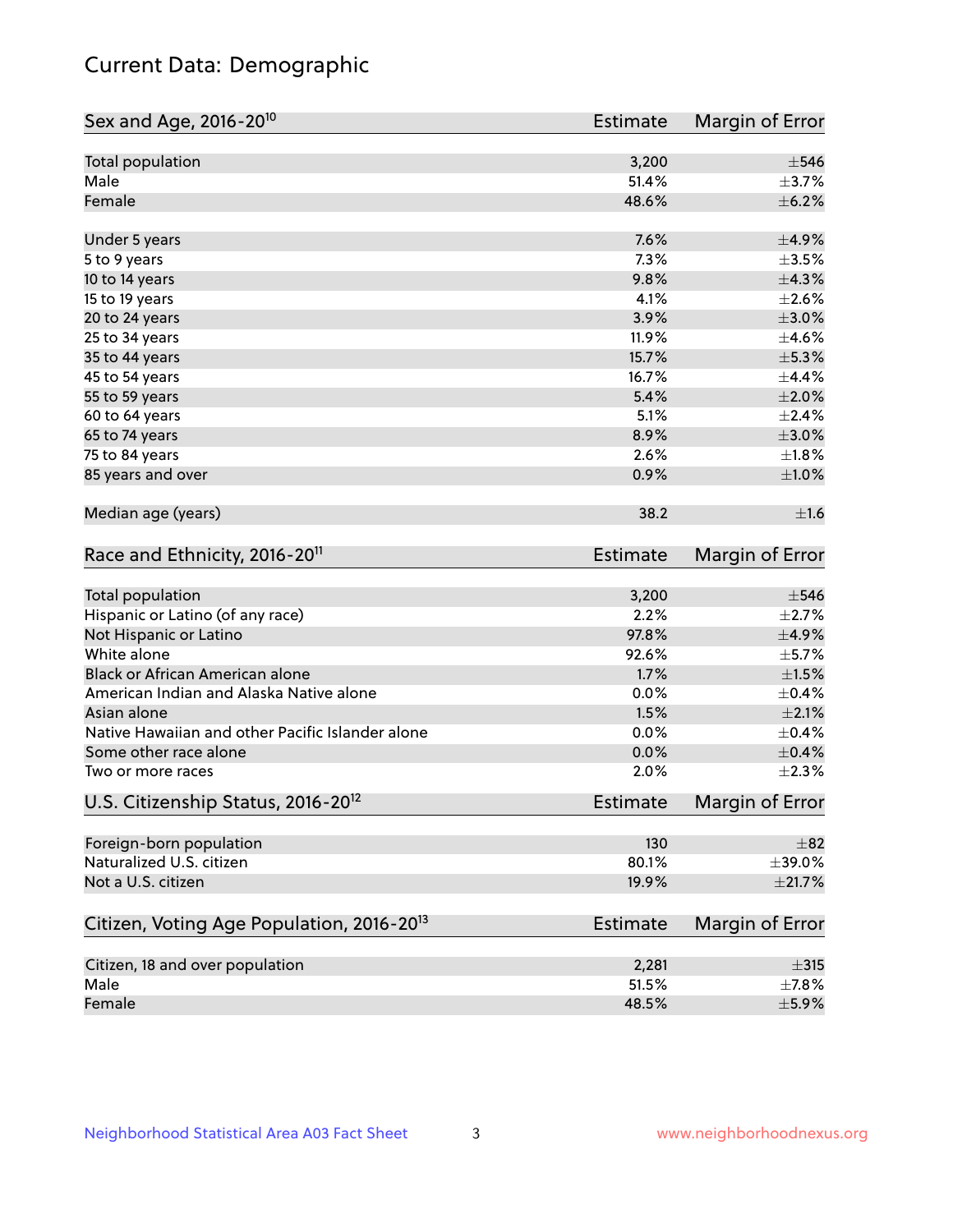## Current Data: Economic

| All households                                                            | $\pm$ 186    |
|---------------------------------------------------------------------------|--------------|
| 1,289<br>Less than \$10,000<br>1.1%                                       | $\pm 1.7\%$  |
| 2.0%                                                                      | $\pm$ 3.2%   |
| \$10,000 to \$14,999<br>\$15,000 to \$24,999                              |              |
| 1.8%                                                                      | $\pm 2.3\%$  |
| \$25,000 to \$34,999<br>2.9%                                              | $\pm$ 3.1%   |
| \$35,000 to \$49,999<br>4.1%                                              | $\pm$ 3.7%   |
| \$50,000 to \$74,999<br>7.8%                                              | $\pm 4.6\%$  |
| \$75,000 to \$99,999<br>7.9%                                              | $\pm$ 5.4%   |
| 15.2%<br>\$100,000 to \$149,999                                           | $\pm$ 8.5%   |
| 9.3%<br>\$150,000 to \$199,999                                            | $\pm$ 5.7%   |
| 47.9%<br>\$200,000 or more                                                | ±11.4%       |
| Median household income (dollars)<br>\$188,532                            | $\pm$ 20,566 |
| Mean household income (dollars)<br>\$333,388                              | ±73,119      |
| Households with earnings<br>92.3%                                         | $\pm$ 7.5%   |
| Mean earnings (dollars)<br>\$312,835                                      | ±71,806      |
| Households with Social Security<br>18.4%                                  | $\pm$ 5.6%   |
| Mean Social Security income (dollars)<br>\$24,665                         | $\pm$ 7,182  |
| Households with retirement income<br>10.5%                                | $\pm$ 5.8%   |
| Mean retirement income (dollars)<br>\$109,304                             | ±111,659     |
| Households with Supplemental Security Income<br>1.1%                      | $\pm 2.0\%$  |
| Mean Supplemental Security Income (dollars)<br>\$0                        | $\pm 0$      |
| Households with cash public assistance income<br>0.0%                     | $\pm 1.0\%$  |
| Mean cash public assistance income (dollars)<br>t                         | $\ddagger$   |
| Households with Food Stamp/SNAP benefits in the past 12<br>0.3%<br>months | $\pm$ 0.9%   |
| Family households<br>846                                                  | $\pm$ 173    |
| Less than \$10,000<br>0.0%                                                | $\pm 1.5\%$  |
| \$10,000 to \$14,999<br>0.0%                                              | $\pm 1.5\%$  |
| \$15,000 to \$24,999<br>1.3%                                              | ±2.9%        |
| \$25,000 to \$34,999<br>2.1%                                              | $\pm$ 3.9%   |
| \$35,000 to \$49,999<br>1.2%                                              | $\pm 3.0\%$  |
| \$50,000 to \$74,999<br>2.1%                                              | $\pm 3.0\%$  |
| \$75,000 to \$99,999<br>0.7%                                              | $\pm 1.6\%$  |
| \$100,000 to \$149,999<br>13.9%                                           | $\pm$ 8.4%   |
| \$150,000 to \$199,999<br>11.5%                                           | $\pm$ 7.1%   |
| \$200,000 or more<br>67.3%                                                | $\pm$ 14.6%  |
| Median family income (dollars)<br>t                                       | t            |
| Mean family income (dollars)<br>\$449,991                                 | ±95,549      |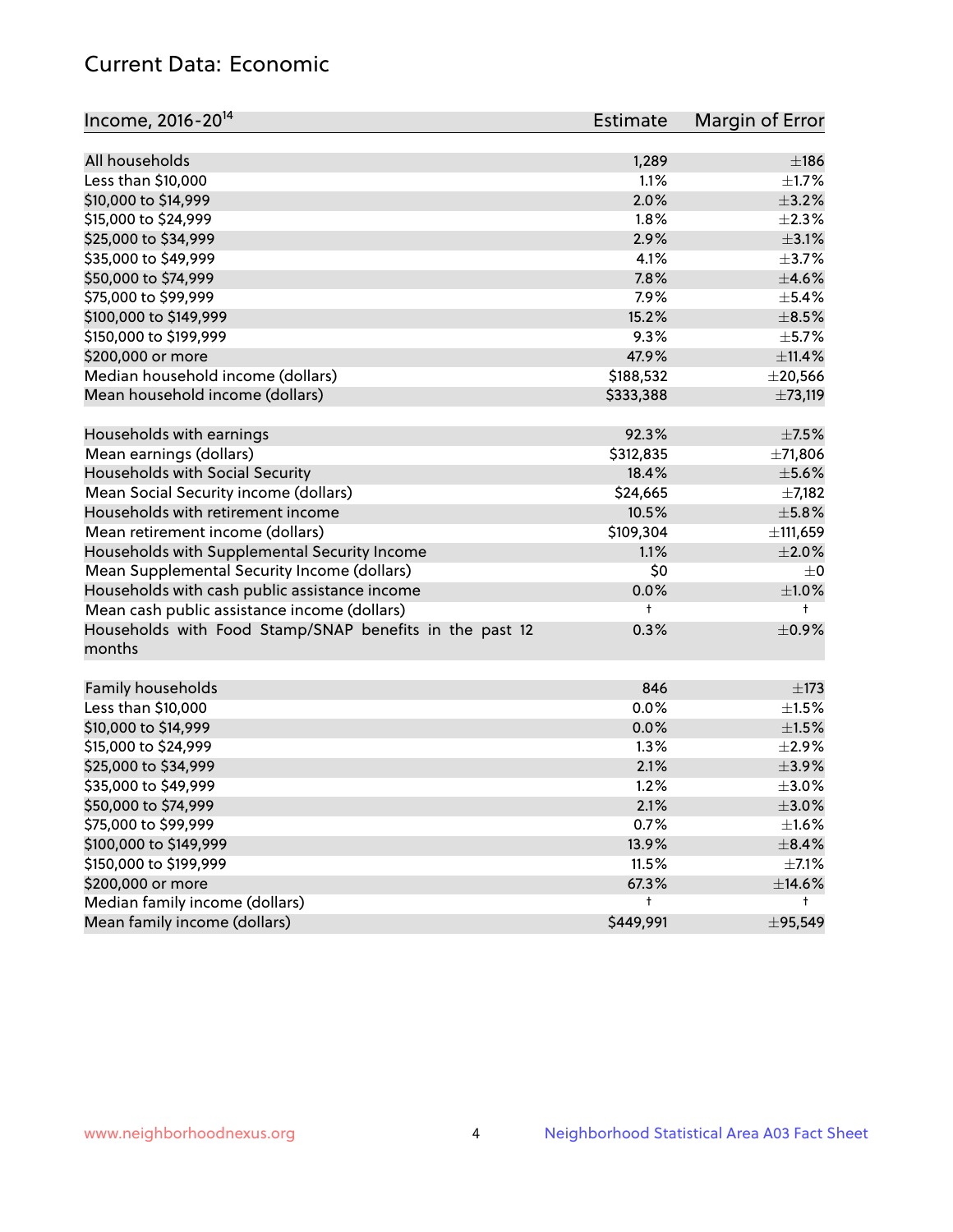## Current Data: Economic, continued...

| Income, 2016-20, continued <sup>15</sup>                                                   | <b>Estimate</b> | <b>Margin of Error</b> |
|--------------------------------------------------------------------------------------------|-----------------|------------------------|
|                                                                                            |                 |                        |
| Nonfamily households                                                                       | 443             | $\pm$ 127              |
| Median nonfamily income (dollars)                                                          | \$81,045        | ±10,630                |
| Mean nonfamily income (dollars)                                                            | \$110,136       | ±39,145                |
| Median earnings for workers (dollars)                                                      | \$91,573        | ±9,679                 |
| Median earnings for male full-time, year-round workers<br>(dollars)                        | t               | $^{\dagger}$           |
| Median earnings for female full-time, year-round workers<br>(dollars)                      | \$77,833        | ±13,437                |
| Per capita income (dollars)                                                                | \$132,910       | $±$ 23,674             |
| Families Below Poverty Level, 2016-20 <sup>16</sup>                                        | <b>Estimate</b> | <b>Margin of Error</b> |
|                                                                                            |                 |                        |
| <b>All Families</b>                                                                        | 846             | $\pm$ 173              |
| Percent below poverty                                                                      | 1.2%            | $\pm 2.5\%$            |
| Families with related children under 18 years                                              | 486             | $\pm$ 144              |
| Percent below poverty                                                                      | 2.2%            | ±5.7%                  |
| Families with related children under 5 years only                                          | 98              | $\pm$ 95               |
| Percent below poverty                                                                      | 0.0%            | ±21.8%                 |
| Married couple families                                                                    | 808             | $\pm$ 169              |
| Percent below poverty                                                                      | 1.3%            | ±2.7%                  |
| Married couple families with related children under 18 years                               | 458             | $\pm$ 139              |
| Percent below poverty                                                                      | 2.3%            | ±4.7%                  |
| Married couple families with related children under 5 years                                | 90              | ±90                    |
| Percent below poverty                                                                      | $0.0\%$         | ±13.7%                 |
|                                                                                            |                 |                        |
| Families with female householder, no spouse present                                        | 25              | $\pm$ 35               |
| Percent below poverty                                                                      | 0.0%            | ±50.1%                 |
| Families with female householder, no spouse present with                                   | 20              | $\pm$ 32               |
| related children under 18 years                                                            |                 |                        |
| Percent below poverty                                                                      | 0.0%            | ±61.1%                 |
| Families with female householder, no spouse present with<br>related children under 5 years | 0               | $\pm$ 17               |
| Percent below poverty                                                                      | $\ddagger$      | $^{\dagger}$           |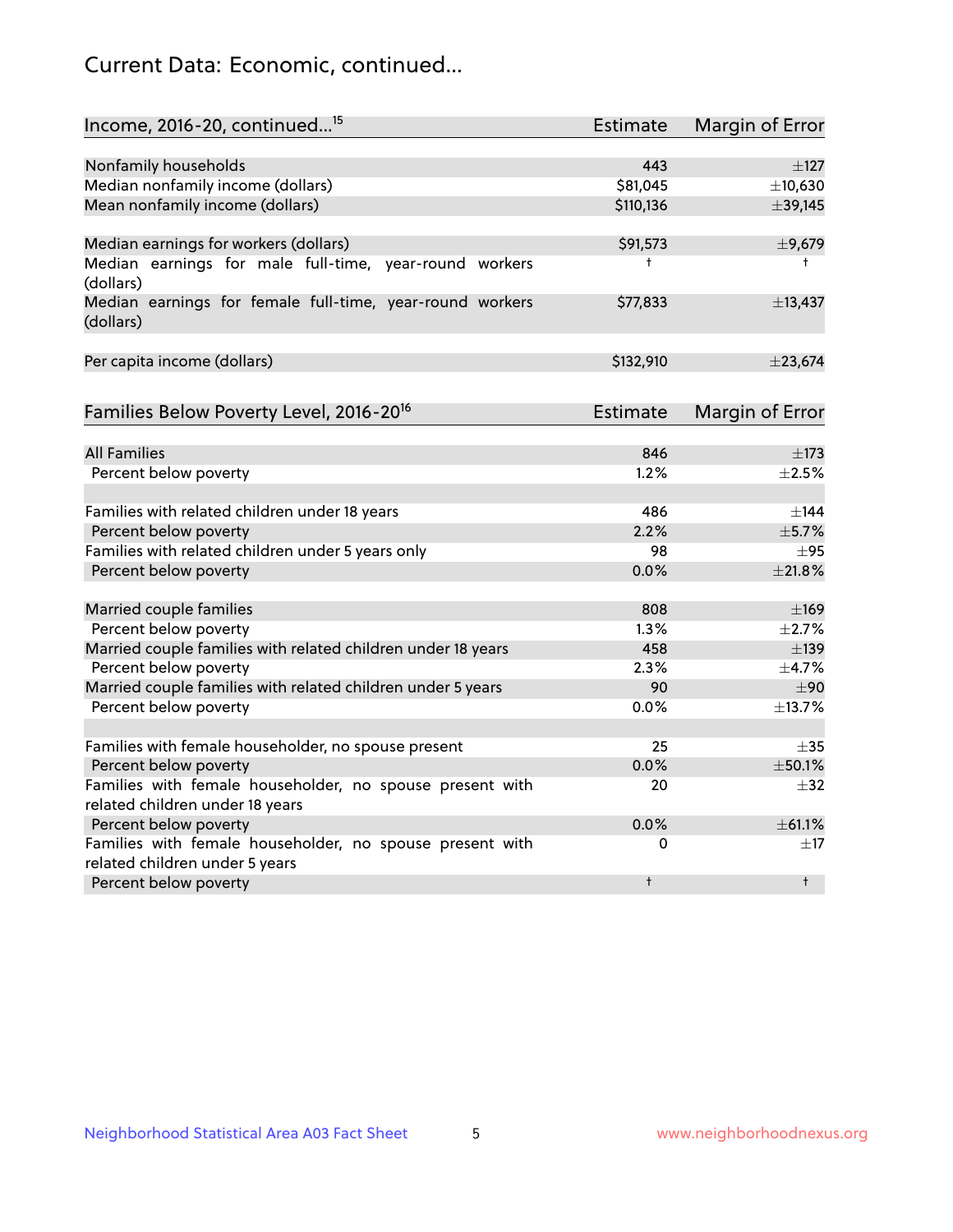## Current Data: Economic, continued...

| People Below Poverty Level, 2016-20 <sup>17</sup> | <b>Estimate</b> | Margin of Error |
|---------------------------------------------------|-----------------|-----------------|
|                                                   |                 |                 |
| Total population                                  | 3,184           | $\pm$ 546       |
| Percent below poverty                             | 3.2%            | $\pm$ 3.7%      |
| Population under 18 years                         | 893             | $\pm 269$       |
| Percent below poverty                             | 3.1%            | $\pm$ 5.9%      |
| Population 18 years and over                      | 2,291           | $\pm$ 344       |
| Percent below poverty                             | 3.3%            | $\pm$ 3.1%      |
| Population 18 to 64 years                         | 1,904           | $\pm$ 326       |
| Percent below poverty                             | 3.7%            | ±3.4%           |
| Population 65 years and over                      | 387             | ±112            |
| Percent below poverty                             | 1.2%            | $\pm$ 6.8%      |

| Poverty by Race/Ethnicity, 2016-20 <sup>18</sup> | <b>Estimate</b> | Margin of Error |
|--------------------------------------------------|-----------------|-----------------|
|                                                  |                 |                 |
| Non-Hispanic White population                    | 2,957           | $\pm$ 537       |
| Percent below poverty                            | 2.8%            | $\pm$ 3.8%      |
| <b>Black population</b>                          | 49              | $+53$           |
| Percent below poverty                            | 17.9%           | ±32.1%          |
| Asian population                                 | 47              | $\pm 66$        |
| Percent below poverty                            | 23.3%           | $\pm$ 45.5%     |
| Hispanic or Latino population                    | 71              | $\pm$ 87        |
| Percent below poverty                            | 6.6%            | ±19.9%          |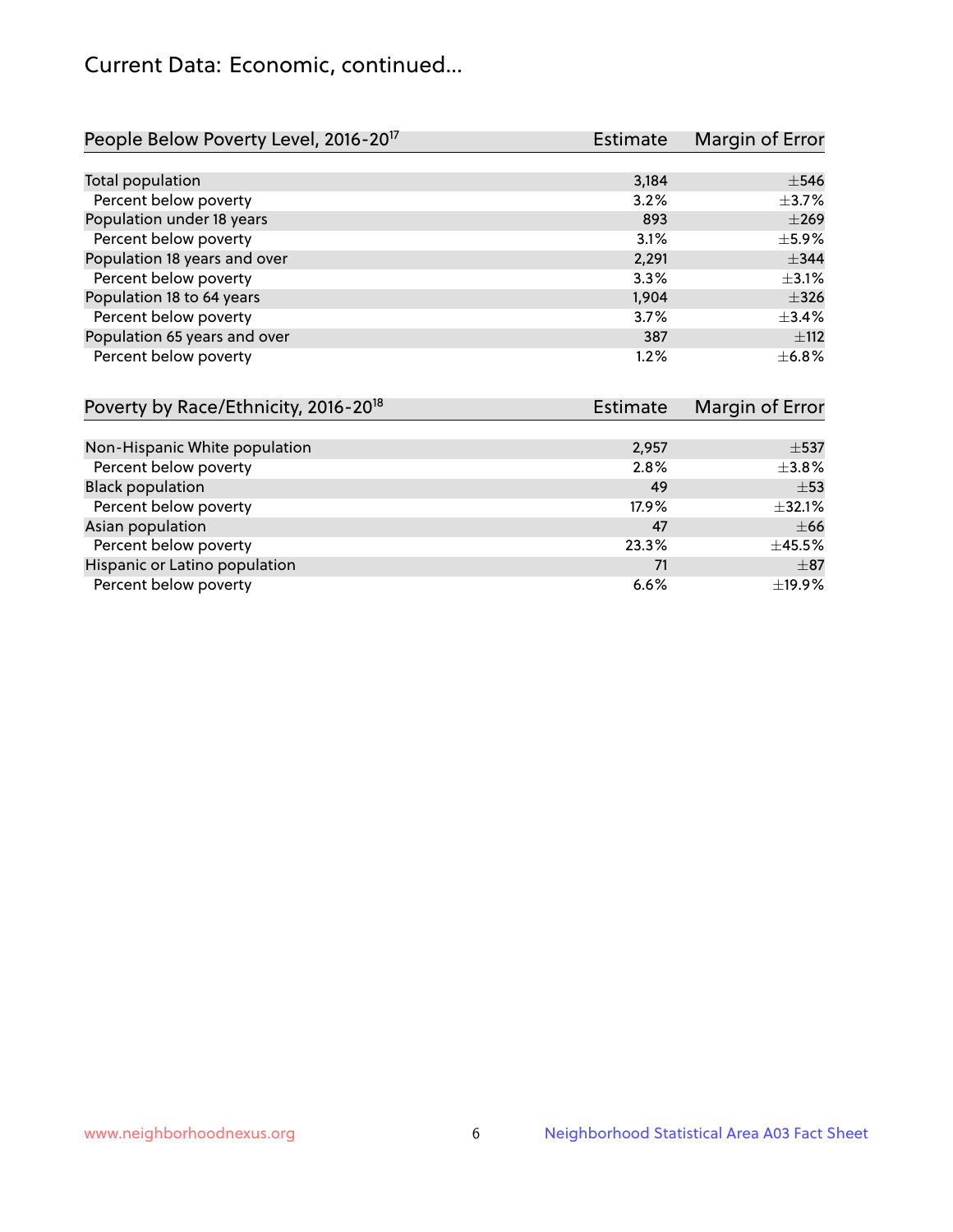# Current Data: Employment

| Employment Status, 2016-20 <sup>19</sup>                      | <b>Estimate</b> | Margin of Error |
|---------------------------------------------------------------|-----------------|-----------------|
|                                                               |                 |                 |
| Population 16 years and over                                  | 2,373           | $\pm$ 362       |
| In labor force                                                | 72.1%           | ±6.8%           |
| Civilian labor force                                          | 71.9%           | ±6.8%           |
| Employed                                                      | 69.4%           | $\pm$ 7.2%      |
| Unemployed                                                    | 2.4%            | $\pm$ 3.2%      |
| <b>Armed Forces</b>                                           | 0.2%            | $\pm 2.4\%$     |
| Not in labor force                                            | 27.9%           | $\pm$ 6.6%      |
|                                                               |                 |                 |
| Civilian labor force                                          | 1,705           | $\pm$ 307       |
| <b>Unemployment Rate</b>                                      | 3.4%            | $\pm$ 4.4%      |
| Females 16 years and over                                     | 1,144           | $\pm$ 197       |
| In labor force                                                | 59.2%           | $\pm$ 11.8%     |
| Civilian labor force                                          | 59.2%           | ±11.8%          |
| Employed                                                      | 55.6%           | ±12.0%          |
|                                                               |                 |                 |
| Own children of the householder under 6 years                 | 282             | ±181            |
| All parents in family in labor force                          | 38.2%           | ±30.2%          |
|                                                               |                 |                 |
| Own children of the householder 6 to 17 years                 | 594             | $\pm$ 181       |
| All parents in family in labor force                          | 47.8%           | ±18.9%          |
|                                                               |                 |                 |
| Industry, 2016-20 <sup>20</sup>                               | Estimate        | Margin of Error |
|                                                               |                 |                 |
| Civilian employed population 16 years and over                | 1,647           | $\pm$ 304       |
| Agriculture, forestry, fishing and hunting, and mining        | 1.1%            | $\pm 2.5\%$     |
| Construction                                                  | 3.3%            | $\pm$ 4.2%      |
| Manufacturing                                                 | 6.7%            | $\pm$ 4.7%      |
| Wholesale trade                                               | 4.2%            | $\pm$ 4.7%      |
| Retail trade                                                  | 10.0%           | $\pm$ 5.5%      |
| Transportation and warehousing, and utilities                 | 1.4%            | $\pm$ 1.9%      |
| Information                                                   | 3.1%            | $\pm$ 3.2%      |
| Finance and insurance, and real estate and rental and leasing | 24.2%           | ±7.3%           |
| Professional, scientific, and management, and administrative  | 23.8%           | $\pm$ 8.9%      |
| and waste management services                                 |                 |                 |
| Educational services, and health care and social assistance   | 14.4%           | $\pm$ 6.2%      |
| Arts, entertainment, and recreation, and accommodation and    | 3.5%            | $\pm$ 3.2%      |
| food services                                                 |                 |                 |
| Other services, except public administration                  | 1.1%            | ±1.6%           |
| Public administration                                         | 3.2%            | $\pm 2.9\%$     |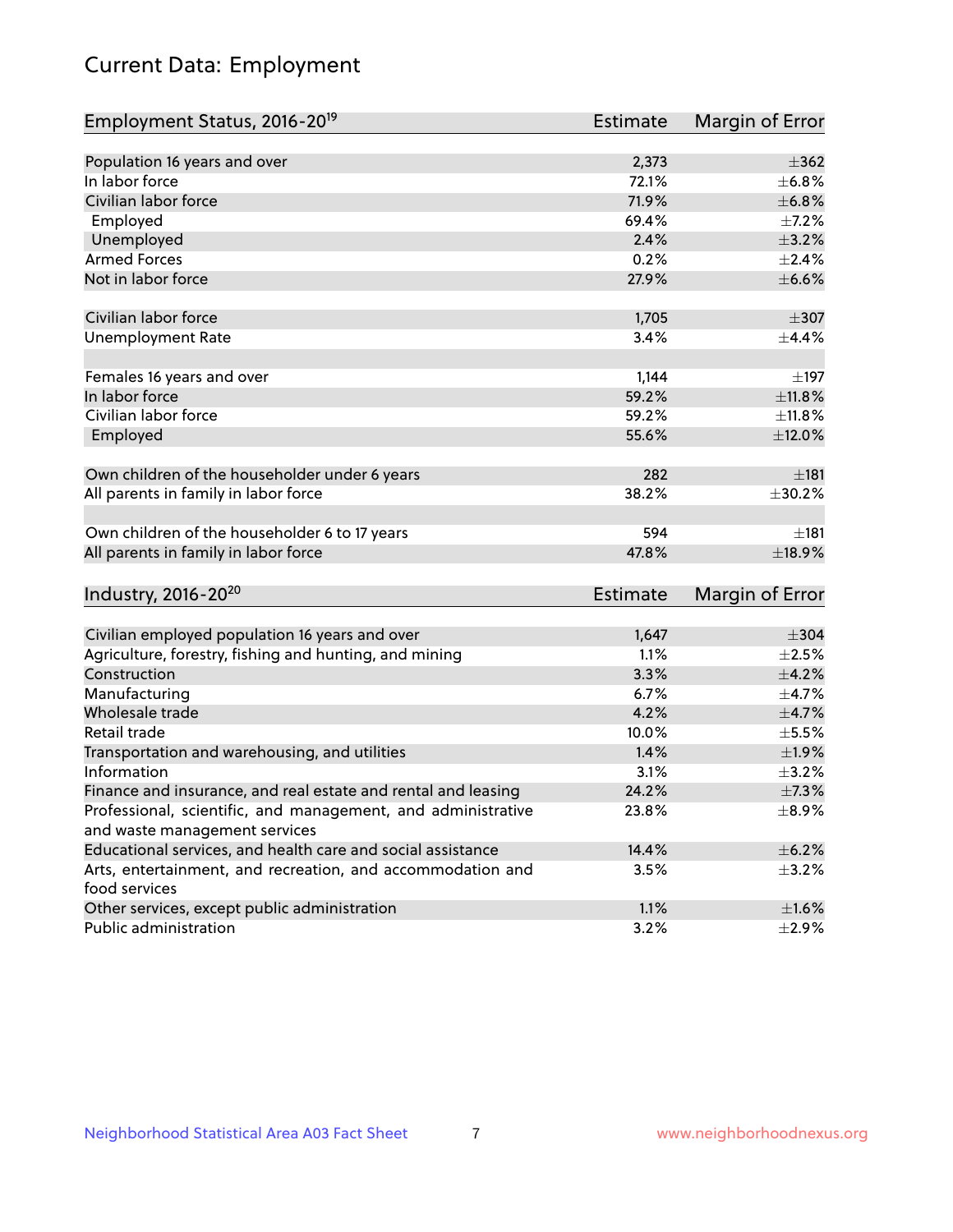# Current Data: Employment, continued...

| Occupation, 2016-20 <sup>21</sup>                                                                       | <b>Estimate</b> | Margin of Error |
|---------------------------------------------------------------------------------------------------------|-----------------|-----------------|
| Civilian employed population 16 years and over                                                          | 1,647           | $\pm$ 304       |
| Management, business, science, and arts occupations                                                     | 72.3%           | $\pm$ 8.7%      |
| Service occupations                                                                                     | 1.9%            | $\pm 2.3\%$     |
| Sales and office occupations                                                                            | 23.8%           | $\pm$ 7.5%      |
| Natural resources, construction, and maintenance occupations                                            | 0.5%            | $\pm 1.1\%$     |
| Production, transportation, and material moving occupations                                             | 1.5%            | $\pm 2.0\%$     |
| Class of Worker, 2016-20 <sup>22</sup>                                                                  | <b>Estimate</b> | Margin of Error |
| Civilian employed population 16 years and over                                                          | 1,647           | $\pm$ 304       |
| Private wage and salary workers                                                                         | 91.4%           | $\pm 2.5\%$     |
| Government workers                                                                                      | 4.8%            | ±3.4%           |
| Self-employed in own not incorporated business workers                                                  | 3.6%            | $\pm$ 3.1%      |
| Unpaid family workers                                                                                   | 0.2%            | $\pm 1.1\%$     |
| Job Flows, 2019 <sup>23</sup>                                                                           |                 | 2019            |
|                                                                                                         |                 |                 |
| Total Jobs in Neighborhood Statistical Area                                                             |                 | 962             |
| Held by residents of Neighborhood Statistical Area                                                      |                 | 1.4%            |
| Held by non-residents of Neighborhood Statistical Area                                                  |                 | 98.6%           |
| Jobs by Industry Sector, 2019 <sup>24</sup>                                                             |                 | 2019            |
| Total Jobs in Neighborhood Statistical Area                                                             |                 | 962             |
| <b>Goods Producing sectors</b>                                                                          |                 | 0.6%            |
| Trade, Transportation, and Utilities sectors                                                            |                 | 10.5%           |
| All Other Services sectors                                                                              |                 | 88.9%           |
| Total Jobs in Neighborhood Statistical<br>held<br>by<br>Area<br>Neighborhood Statistical Area residents |                 | 13              |
| <b>Goods Producing sectors</b>                                                                          |                 | 0.0%            |
| Trade, Transportation, and Utilities sectors                                                            |                 | 30.8%           |
| All Other Services sectors                                                                              |                 | 69.2%           |
| Jobs by Earnings, 2019 <sup>25</sup>                                                                    |                 | 2019            |
| Total Jobs in Neighborhood Statistical Area                                                             |                 | 962             |
| Jobs with earnings \$1250/month or less                                                                 |                 | 19.1%           |
| Jobs with earnings \$1251/month to \$3333/month                                                         |                 | 23.8%           |
| Jobs with earnings greater than \$3333/month                                                            |                 | 57.1%           |
| Neighborhood Statistical<br>Jobs<br>in<br>held<br>by<br>Total<br>Area                                   |                 | 13              |
| Neighborhood Statistical Area residents                                                                 |                 |                 |
| Jobs with earnings \$1250/month or less                                                                 |                 | 23.1%           |
| Jobs with earnings \$1251/month to \$3333/month                                                         |                 | 30.8%           |
| Jobs with earnings greater than \$3333/month                                                            |                 | 46.2%           |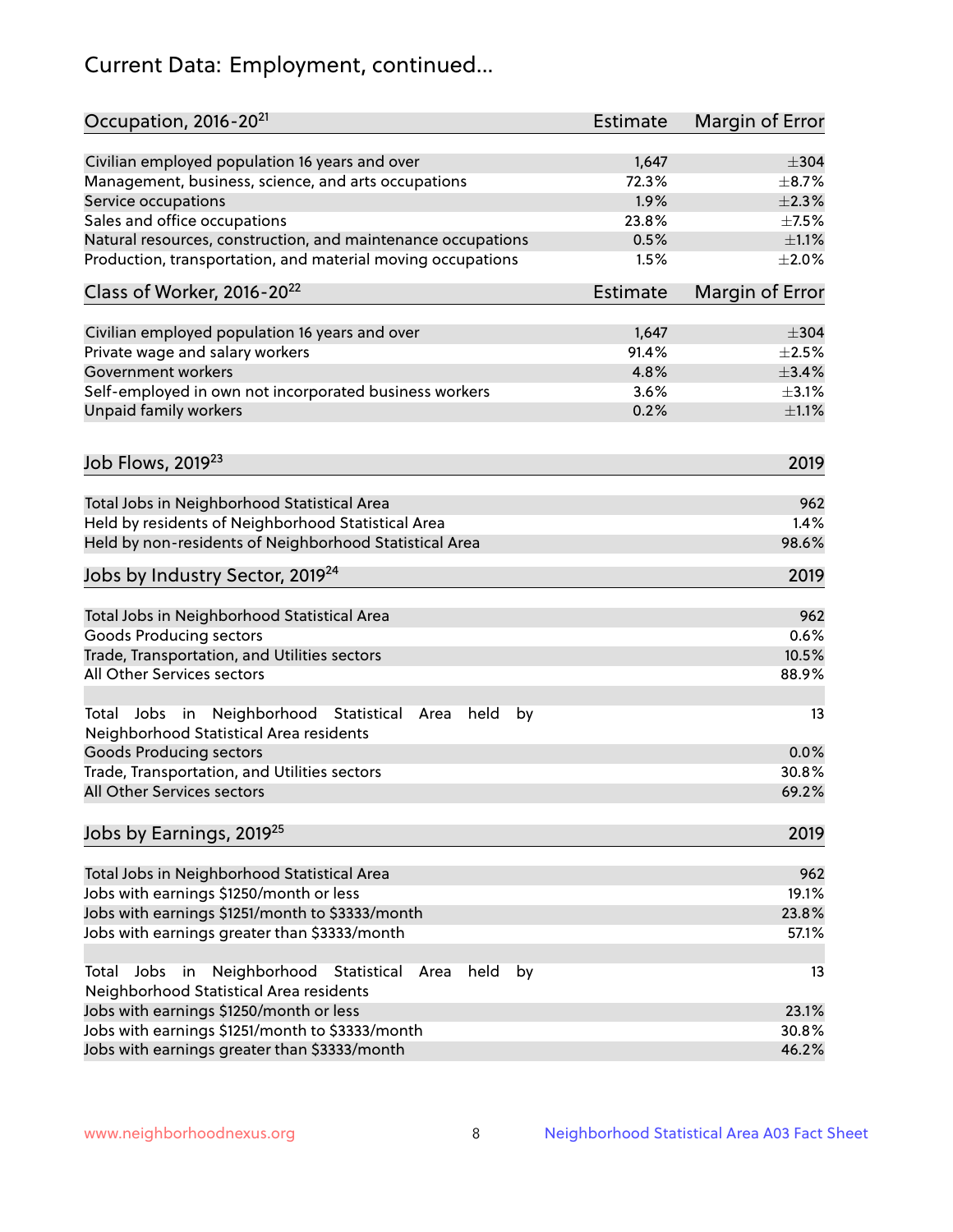## Current Data: Employment, continued...

| Jobs by Age of Worker, 2019 <sup>26</sup>                                                      | 2019  |
|------------------------------------------------------------------------------------------------|-------|
|                                                                                                |       |
| Total Jobs in Neighborhood Statistical Area                                                    | 962   |
| Jobs with workers age 29 or younger                                                            | 14.6% |
| Jobs with workers age 30 to 54                                                                 | 58.7% |
| Jobs with workers age 55 or older                                                              | 26.7% |
|                                                                                                |       |
| Total Jobs in Neighborhood Statistical Area held by<br>Neighborhood Statistical Area residents | 13    |
| Jobs with workers age 29 or younger                                                            | 15.4% |
| Jobs with workers age 30 to 54                                                                 | 53.8% |
| Jobs with workers age 55 or older                                                              | 30.8% |

### Current Data: Education

| School Enrollment, 2016-20 <sup>27</sup>       | <b>Estimate</b> | Margin of Error |
|------------------------------------------------|-----------------|-----------------|
|                                                |                 |                 |
| Population 3 years and over enrolled in school | 851             | ±241            |
| Nursery school, preschool                      | 18.2%           | $+14.1%$        |
| Kindergarten                                   | 5.4%            | $\pm$ 8.9%      |
| Elementary school (grades 1-8)                 | 45.7%           | $+9.1%$         |
| High school (grades 9-12)                      | 19.6%           | ±11.0%          |
| College or graduate school                     | 11.1%           | $+9.3%$         |

| Educational Attainment, 2016-20 <sup>28</sup> | <b>Estimate</b> | Margin of Error |
|-----------------------------------------------|-----------------|-----------------|
|                                               |                 |                 |
| Population 25 years and over                  | 2,151           | $\pm$ 334       |
| Less than 9th grade                           | 0.5%            | $\pm 1.8\%$     |
| 9th to 12th grade, no diploma                 | 0.3%            | $\pm$ 1.7%      |
| High school graduate (includes equivalency)   | $1.8\%$         | $\pm 1.7\%$     |
| Some college, no degree                       | 4.3%            | $\pm 2.7\%$     |
| Associate's degree                            | 2.6%            | $\pm$ 2.4%      |
| Bachelor's degree                             | 48.7%           | $\pm$ 7.8%      |
| Graduate or professional degree               | 41.8%           | $\pm$ 8.5%      |
|                                               |                 |                 |
| Percent high school graduate or higher        | 99.2%           | $\pm$ 3.5%      |
| Percent bachelor's degree or higher           | 90.5%           | $\pm$ 5.9%      |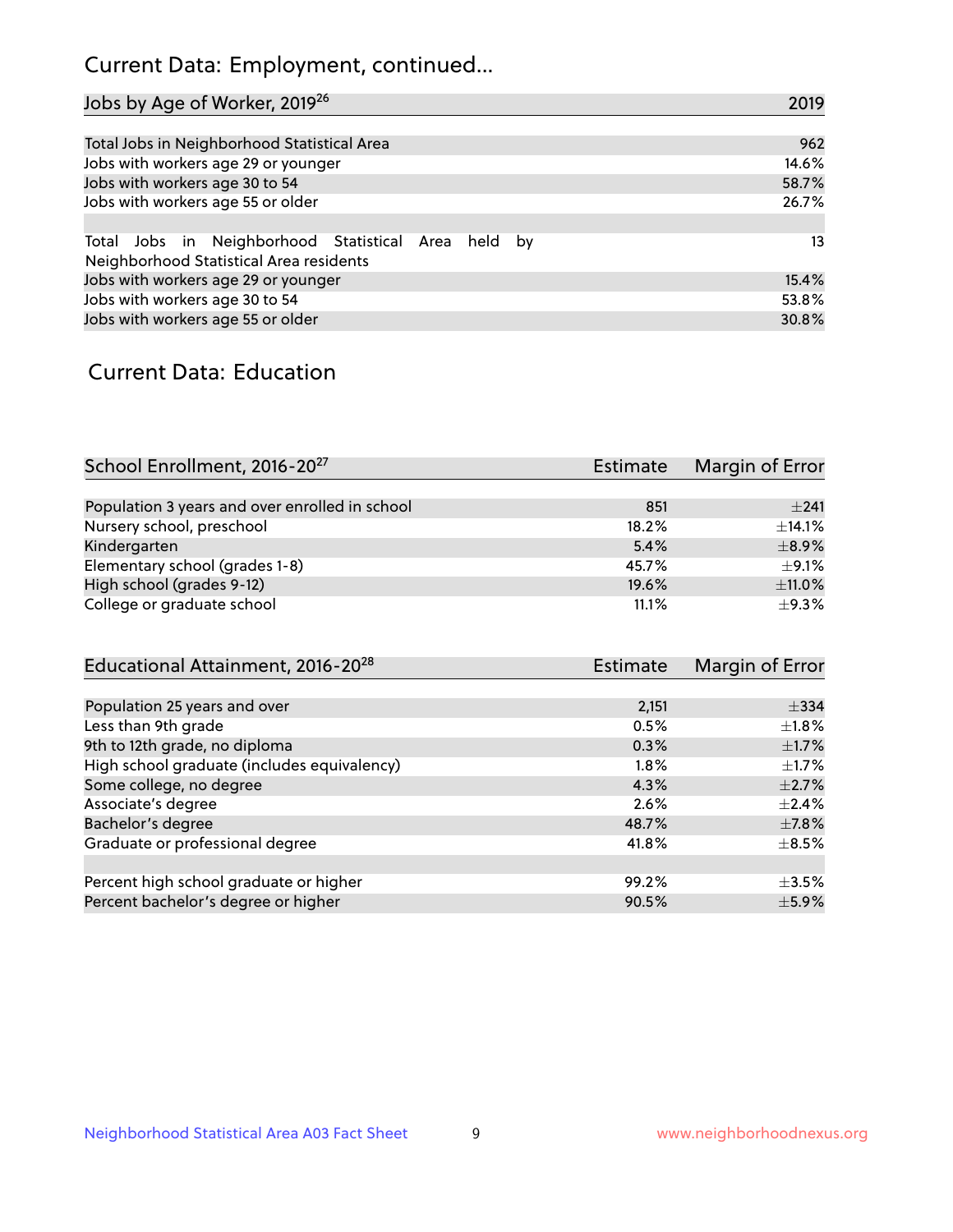## Current Data: Housing

| Households by Type, 2016-20 <sup>29</sup>            | Estimate        | Margin of Error |
|------------------------------------------------------|-----------------|-----------------|
|                                                      |                 |                 |
| Total households                                     | 1,289           | ±186            |
| Family households (families)                         | 65.6%           | $\pm$ 9.5%      |
| With own children under 18 years                     | 36.6%           | $\pm$ 9.0%      |
| Married-couple family                                | 62.7%           | $\pm$ 9.1%      |
| With own children of the householder under 18 years  | 34.4%           | $\pm$ 8.7%      |
| Male householder, no spouse present, family          | 1.0%            | $\pm1.8\%$      |
| With own children of the householder under 18 years  | 0.6%            | $\pm1.6\%$      |
| Female householder, no spouse present, family        | 1.9%            | $\pm 2.5\%$     |
| With own children of the householder under 18 years  | 1.6%            | $\pm 2.3\%$     |
| Nonfamily households                                 | 34.4%           | $\pm$ 8.5%      |
| Householder living alone                             | 28.0%           | $\pm$ 7.2%      |
| 65 years and over                                    | 8.4%            | $\pm$ 4.4%      |
|                                                      |                 |                 |
| Households with one or more people under 18 years    | 37.7%           | $\pm$ 9.1%      |
| Households with one or more people 65 years and over | 21.8%           | $\pm$ 5.2%      |
| Average household size                               | 2.47            | $\pm$ 0.23      |
| Average family size                                  | 3.11            | $\pm 0.08$      |
| Housing Occupancy, 2016-20 <sup>30</sup>             | <b>Estimate</b> | Margin of Error |
| Total housing units                                  | 1,431           | $\pm$ 199       |
| Occupied housing units                               | 90.1%           | $\pm 3.5\%$     |
| Vacant housing units                                 | 9.9%            | $\pm$ 9.3%      |
|                                                      |                 |                 |
| Homeowner vacancy rate                               | 0.6             | ±1.9            |
| Rental vacancy rate                                  | 2.5             | $\pm$ 7.6       |
| Units in Structure, 2016-20 <sup>31</sup>            | <b>Estimate</b> | Margin of Error |
| Total housing units                                  | 1,431           | $\pm$ 199       |
| 1-unit, detached                                     | 61.3%           | $\pm$ 7.2%      |
| 1-unit, attached                                     | 6.2%            | $\pm$ 5.1%      |
| 2 units                                              | 0.0%            | $\pm$ 0.9%      |
| 3 or 4 units                                         | 1.8%            | $\pm 2.0\%$     |
| 5 to 9 units                                         | 4.3%            | $\pm$ 5.4%      |
|                                                      | 3.9%            | $\pm 3.6\%$     |
| 10 to 19 units                                       | 21.8%           | $\pm$ 8.3%      |
| 20 or more units                                     |                 |                 |
| Mobile home                                          | 0.7%            | $\pm1.6\%$      |
| Boat, RV, van, etc.                                  | 0.0%            | $\pm$ 0.9%      |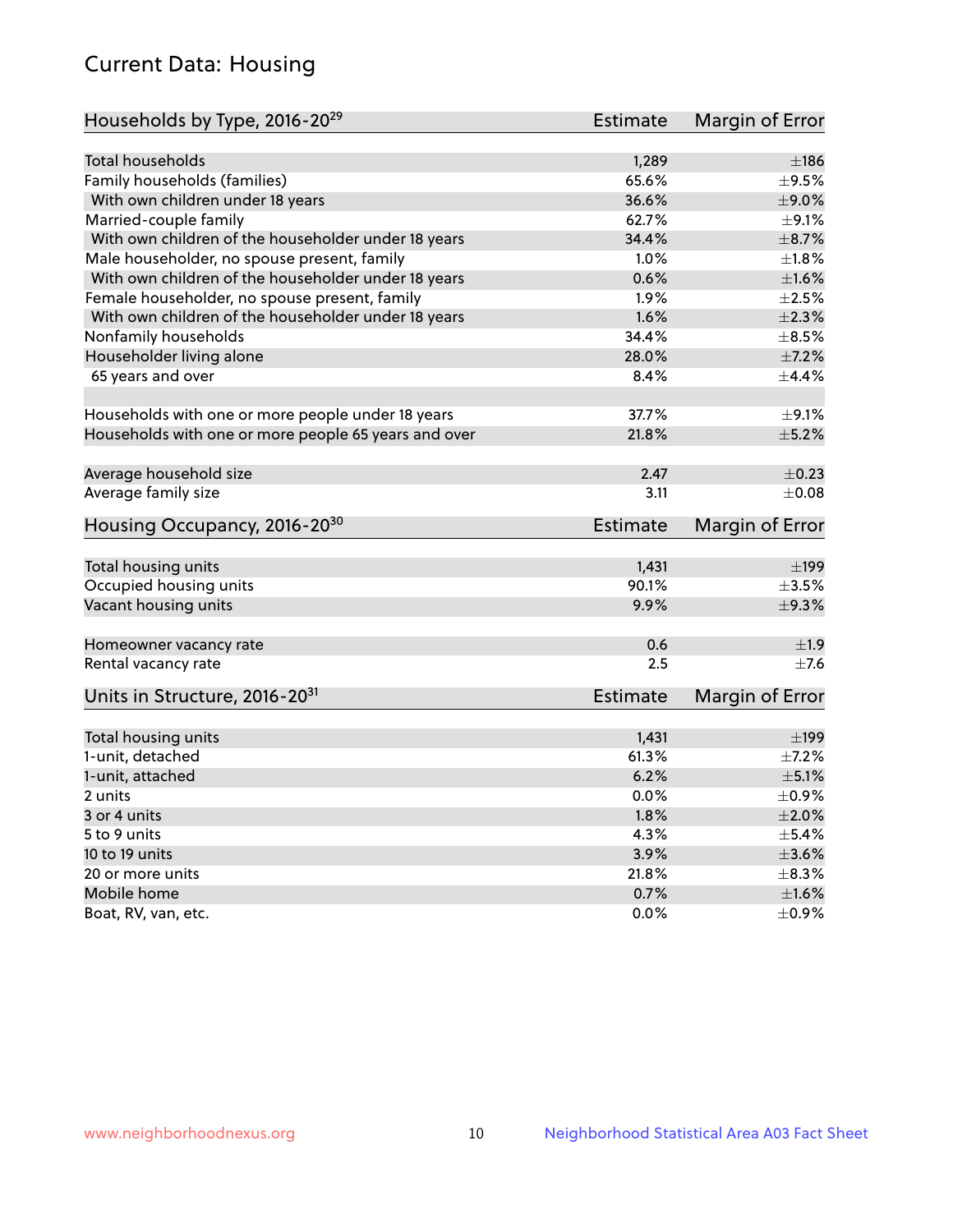## Current Data: Housing, continued...

| Year Structure Built, 2016-20 <sup>32</sup>    | <b>Estimate</b> | <b>Margin of Error</b> |
|------------------------------------------------|-----------------|------------------------|
| Total housing units                            | 1,431           | $\pm$ 199              |
| Built 2014 or later                            | 10.2%           | $\pm$ 6.6%             |
| Built 2010 to 2013                             | 2.5%            | $\pm$ 3.1%             |
| Built 2000 to 2009                             | 12.6%           | $\pm$ 5.7%             |
| Built 1990 to 1999                             | 14.0%           | $\pm$ 5.0%             |
| Built 1980 to 1989                             | 16.5%           | $\pm$ 6.4%             |
| Built 1970 to 1979                             | 6.4%            | $\pm$ 5.8%             |
| Built 1960 to 1969                             | 12.5%           | $\pm$ 5.5%             |
| Built 1950 to 1959                             | 16.7%           | $\pm$ 6.1%             |
| Built 1940 to 1949                             | 4.2%            | $\pm$ 5.1%             |
| Built 1939 or earlier                          | 4.4%            | $\pm$ 6.0%             |
| Housing Tenure, 2016-2033                      | <b>Estimate</b> | <b>Margin of Error</b> |
|                                                |                 | ±186                   |
| Occupied housing units                         | 1,289<br>73.1%  | ±6.7%                  |
| Owner-occupied                                 | 26.9%           | $\pm$ 8.3%             |
| Renter-occupied                                |                 |                        |
| Average household size of owner-occupied unit  | 2.82            | $\pm$ 0.25             |
| Average household size of renter-occupied unit | 1.51            | $\pm$ 0.30             |
| Residence 1 Year Ago, 2016-20 <sup>34</sup>    | Estimate        | <b>Margin of Error</b> |
| Population 1 year and over                     | 3,140           | $\pm$ 526              |
| Same house                                     | 90.6%           | $\pm$ 5.9%             |
| Different house in the U.S.                    | 9.4%            | $\pm$ 3.9%             |
| Same county                                    | 5.0%            | $\pm$ 3.1%             |
| Different county                               | 4.4%            | $\pm 2.7\%$            |
| Same state                                     | 2.1%            | $\pm 2.0\%$            |
| Different state                                | 2.3%            | ±1.9%                  |
| Abroad                                         | 0.0%            | $\pm$ 0.4%             |
| Value of Housing Unit, 2016-20 <sup>35</sup>   | <b>Estimate</b> | Margin of Error        |
| Owner-occupied units                           | 942             | ±161                   |
| Less than \$50,000                             | 0.0%            | $\pm$ 3.7%             |
| \$50,000 to \$99,999                           | 0.7%            | $\pm$ 3.3%             |
| \$100,000 to \$149,999                         | 3.7%            | ±3.3%                  |
| \$150,000 to \$199,999                         | 0.6%            | $\pm 2.2\%$            |
| \$200,000 to \$299,999                         | 3.1%            | ±3.8%                  |
| \$300,000 to \$499,999                         | 8.2%            | $\pm$ 6.5%             |
| \$500,000 to \$999,999                         | 36.8%           | $\pm$ 12.1%            |
| \$1,000,000 or more                            | 46.9%           | ±12.7%                 |
| Mortgage Status, 2016-20 <sup>36</sup>         | <b>Estimate</b> | Margin of Error        |
| Owner-occupied units                           | 942             | ±161                   |
| Housing units with a mortgage                  | 68.2%           | $\pm$ 13.0%            |

Neighborhood Statistical Area A03 Fact Sheet 11 11 www.neighborhoodnexus.org

Housing units without a mortgage  $\pm 11.2\%$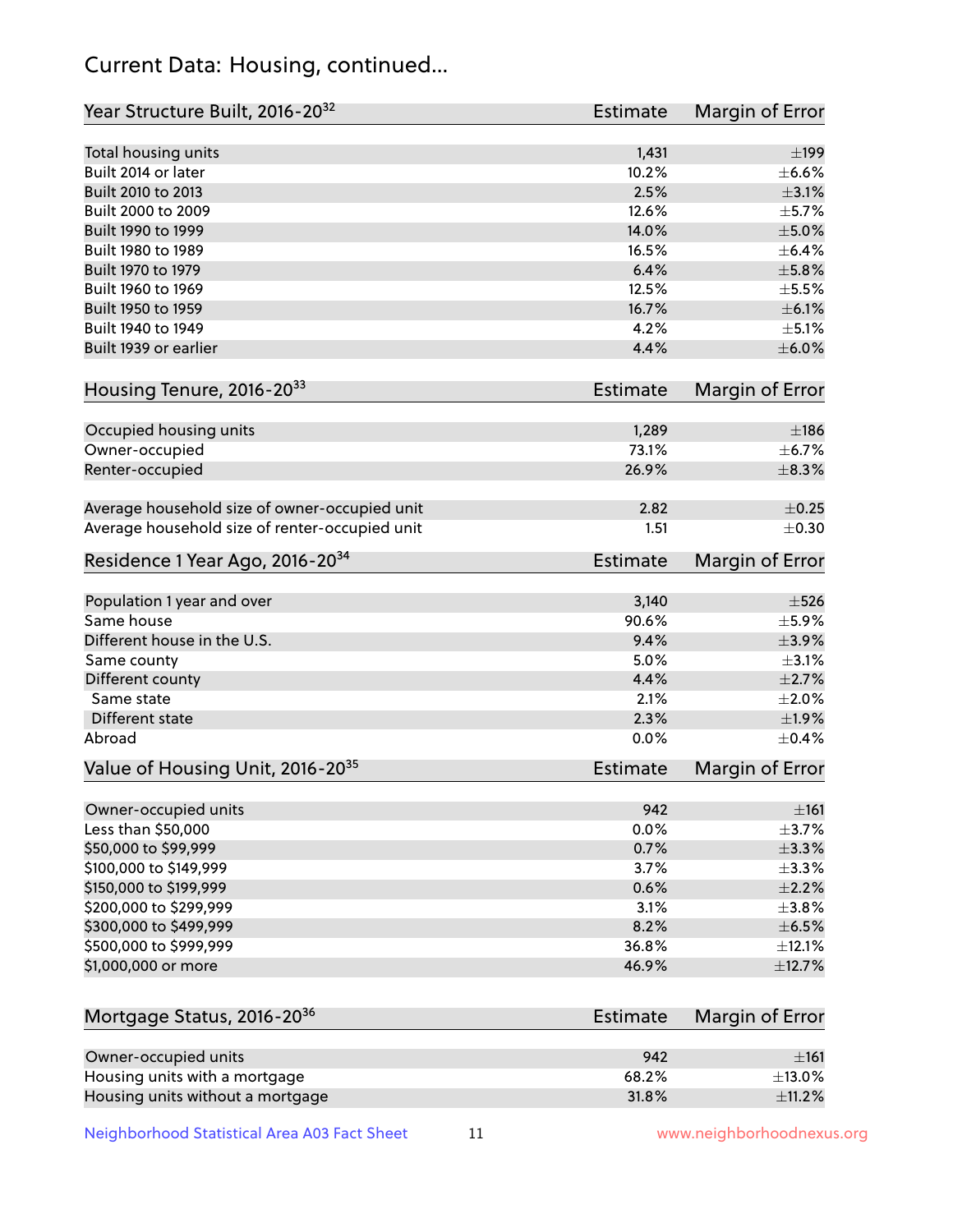## Current Data: Housing, continued...

| Selected Monthly Owner Costs, 2016-20 <sup>37</sup> | <b>Estimate</b> | Margin of Error |
|-----------------------------------------------------|-----------------|-----------------|
|                                                     |                 |                 |
| Housing units with a mortgage                       | 643             | $\pm 165$       |
| Less than \$300                                     | 0.0%            | $\pm 2.7\%$     |
| \$300 to \$499                                      | 0.0%            | $\pm 2.7\%$     |
| \$500 to \$999                                      | 1.7%            | $\pm$ 4.7%      |
| \$1,000 to \$1,499                                  | 8.3%            | $\pm$ 6.9%      |
| \$1,500 to \$1,999                                  | 2.9%            | $\pm$ 3.7%      |
| \$2,000 to \$2,999                                  | 18.5%           | ±12.8%          |
| \$3,000 or more                                     | 68.7%           | $\pm$ 15.5%     |
|                                                     |                 |                 |
| Median (dollars)                                    | $\ddagger$      | $\ddagger$      |
|                                                     |                 |                 |
| Housing units without a mortgage                    | 299             | $\pm$ 117       |
| Less than \$150                                     | 0.0%            | $\pm$ 5.8%      |
| \$150 to \$249                                      | 0.0%            | $\pm$ 5.8%      |
| \$250 to \$349                                      | 0.0%            | $\pm$ 5.8%      |
| \$350 to \$499                                      | 2.8%            | $\pm$ 8.8%      |
| \$500 to \$699                                      | 9.6%            | ±13.7%          |
| \$700 or more                                       | 87.6%           | $\pm$ 18.0%     |
|                                                     |                 |                 |
| Median (dollars)                                    | \$1,457         | $\pm$ 150       |

| Selected Monthly Owner Costs as a Percentage of | <b>Estimate</b> | Margin of Error |
|-------------------------------------------------|-----------------|-----------------|
| Household Income, 2016-20 <sup>38</sup>         |                 |                 |
|                                                 |                 |                 |
| Housing units with a mortgage <sup>39</sup>     | 643             | $\pm$ 190       |
| Less than 20.0 percent                          | 54.5%           | $\pm$ 16.9%     |
| 20.0 to 24.9 percent                            | 12.0%           | $\pm$ 7.6%      |
| 25.0 to 29.9 percent                            | $7.0\%$         | $\pm$ 6.3%      |
| 30.0 to 34.9 percent                            | 6.2%            | $\pm$ 5.8%      |
| 35.0 percent or more                            | 20.3%           | $\pm$ 12.1%     |
|                                                 |                 |                 |
| Housing units without a mortgage <sup>40</sup>  | 299             | $\pm$ 124       |
| Less than 10.0 percent                          | 64.5%           | $\pm$ 20.9%     |
| 10.0 to 14.9 percent                            | 11.3%           | $\pm$ 9.2%      |
| 15.0 to 19.9 percent                            | 11.4%           | $\pm$ 15.7%     |
| 20.0 to 24.9 percent                            | 2.2%            | $\pm$ 5.7%      |
| 25.0 to 29.9 percent                            | $1.0\%$         | $\pm$ 4.1%      |
| 30.0 to 34.9 percent                            | 2.1%            | $\pm$ 6.1%      |
| 35.0 percent or more                            | 7.4%            | $\pm$ 9.1%      |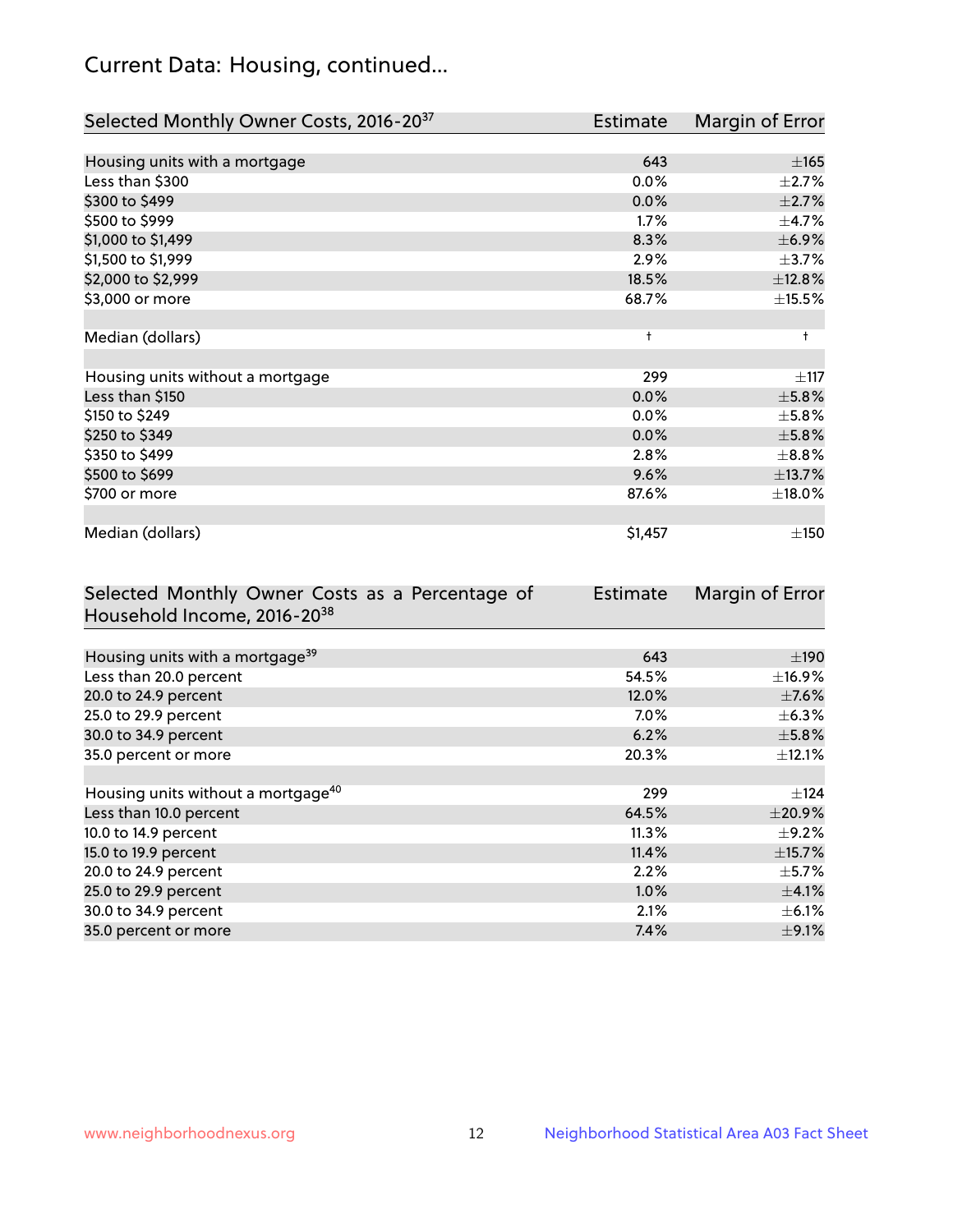## Current Data: Housing, continued...

| Gross Rent, 2016-20 <sup>41</sup>               | <b>Estimate</b> | Margin of Error |
|-------------------------------------------------|-----------------|-----------------|
|                                                 |                 |                 |
| Occupied units paying rent                      | 347             | ±118            |
| Less than \$200                                 | 0.0%            | $\pm$ 6.2%      |
| \$200 to \$499                                  | 0.7%            | $\pm$ 8.6%      |
| \$500 to \$749                                  | 1.2%            | $\pm$ 8.3%      |
| \$750 to \$999                                  | 0.7%            | $\pm$ 6.1%      |
| \$1,000 to \$1,499                              | 43.5%           | $\pm 21.0\%$    |
| \$1,500 to \$1,999                              | 37.9%           | $\pm 23.5\%$    |
| \$2,000 or more                                 | 16.1%           | ±17.4%          |
| Median (dollars)                                | \$1,553         | $\pm 150$       |
|                                                 |                 |                 |
| No rent paid                                    | $\mathbf 0$     | ±12             |
|                                                 |                 |                 |
| Gross Rent as a Percentage of Household Income, | <b>Estimate</b> | Margin of Error |
| $2016 - 20^{42}$                                |                 |                 |
|                                                 |                 |                 |
| Occupied units paying rent <sup>43</sup>        | 347             | ±142            |
| Less than 15.0 percent                          | 27.0%           | ±17.2%          |
| 15.0 to 19.9 percent                            | 29.1%           | ±23.9%          |
| 20.0 to 24.9 percent                            | 12.1%           | $\pm$ 9.8%      |
| 25.0 to 29.9 percent                            | 7.3%            | $\pm$ 8.6%      |
| 30.0 to 34.9 percent                            | 8.3%            | $\pm 10.6\%$    |
| 35.0 percent or more                            | 16.1%           | ±13.4%          |

# Current Data: Transportation

| Commuting to Work, 2016-20 <sup>44</sup>  | <b>Estimate</b> | Margin of Error |
|-------------------------------------------|-----------------|-----------------|
|                                           |                 |                 |
| Workers 16 years and over                 | 1,653           | $\pm$ 316       |
| Car, truck, or van - drove alone          | 79.0%           | $\pm$ 5.9%      |
| Car, truck, or van - carpooled            | 2.7%            | $\pm 2.7\%$     |
| Public transportation (excluding taxicab) | 1.1%            | $\pm 1.7\%$     |
| Walked                                    | 0.0%            | $\pm$ 0.7%      |
| Other means                               | 0.8%            | $\pm 1.3\%$     |
| Worked at home                            | 16.5%           | $\pm$ 8.3%      |
|                                           |                 |                 |
| Mean travel time to work (minutes)        | 22.6            | $\pm$ 4.1       |

| Access to a Vehicle, 2016-20 <sup>45</sup> | Estimate | Margin of Error |
|--------------------------------------------|----------|-----------------|
|                                            |          |                 |
| Occupied housing units                     | 1,289    | ±186            |
| No vehicles available                      | 0.3%     | $+1.5%$         |
| 1 vehicle available                        | 26.7%    | $\pm$ 7.2%      |
| 2 vehicles available                       | 52.7%    | ±12.1%          |
| 3 or more vehicles available               | 20.3%    | $\pm$ 8.1%      |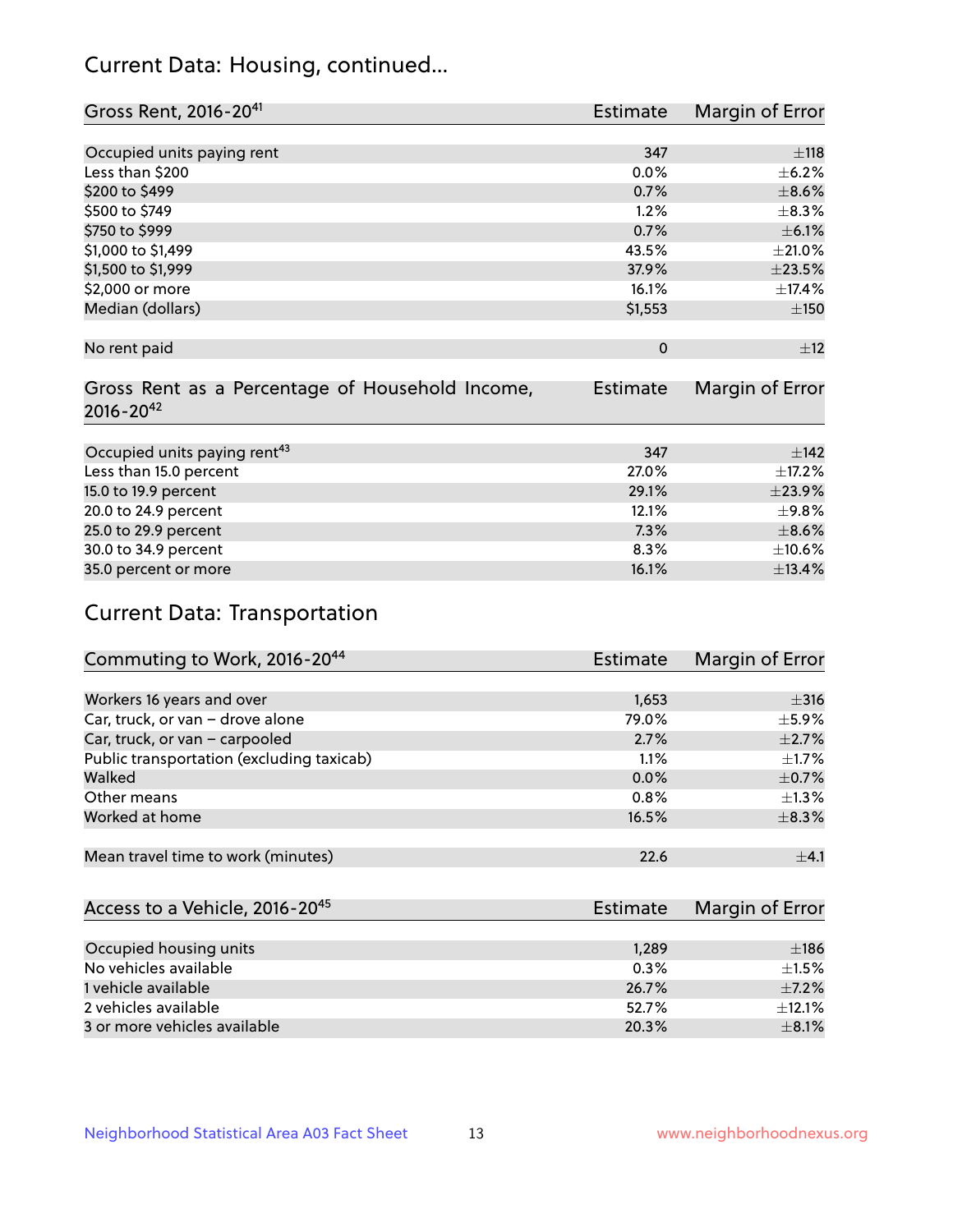## Current Data: Health

| Health Insurance coverage, 2016-2046                    | <b>Estimate</b> | Margin of Error |
|---------------------------------------------------------|-----------------|-----------------|
|                                                         |                 |                 |
| Civilian Noninstitutionalized Population                | 3,178           | $\pm$ 546       |
| With health insurance coverage                          | 97.4%           | $\pm 21.9\%$    |
| With private health insurance coverage                  | 91.8%           | $\pm 21.0\%$    |
| With public health coverage                             | 12.3%           | $\pm$ 3.5%      |
| No health insurance coverage                            | 2.6%            | $\pm 2.1\%$     |
| Civilian Noninstitutionalized Population Under 19 years | 911             | ±911            |
| No health insurance coverage                            | 4.1%            | $\pm$ 5.1%      |
|                                                         |                 |                 |
| Civilian Noninstitutionalized Population 19 to 64 years | 1,880           | $\pm$ 339       |
| In labor force:                                         | 1,524           | $\pm$ 299       |
| Employed:                                               | 1,474           | $\pm 300$       |
| With health insurance coverage                          | 98.4%           | $\pm 2.7\%$     |
| With private health insurance coverage                  | 98.2%           | $\pm 2.8\%$     |
| With public coverage                                    | 0.5%            | $\pm$ 0.9%      |
| No health insurance coverage                            | 1.6%            | $\pm 2.0\%$     |
|                                                         |                 |                 |
| Unemployed:                                             | 51              | $\pm 300$       |
| With health insurance coverage                          | 81.6%           | ±47.5%          |
| With private health insurance coverage                  | 79.0%           | $\pm$ 47.0%     |
| With public coverage                                    | 2.6%            | $\pm 27.4\%$    |
| No health insurance coverage                            | 18.4%           | $\pm$ 40.9%     |
|                                                         |                 |                 |
| Not in labor force:                                     | 356             | $\pm$ 142       |
| With health insurance coverage                          | 96.6%           | $\pm 10.1\%$    |
| With private health insurance coverage                  | 96.6%           | $\pm$ 10.1%     |
| With public coverage                                    | 0.0%            | $\pm$ 3.5%      |
| No health insurance coverage                            | 3.4%            | $\pm$ 6.5%      |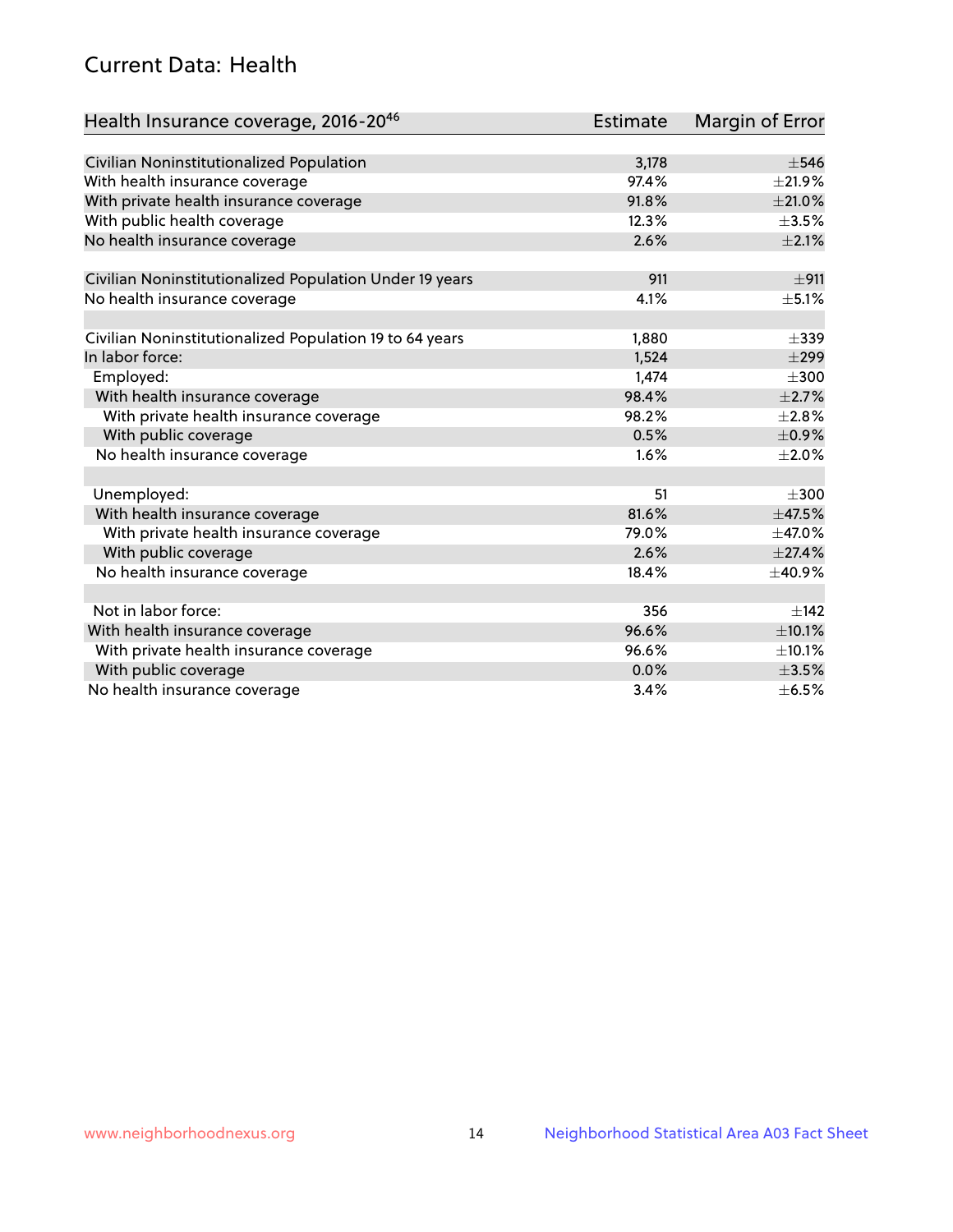#### Notes:

- 1. Source: U.S. Census Bureau, Decennial Census 2000, SF1 tables P8, P12; American Community Survey, tables B01001, B03002
- 2. This category includes Pacific Islanders, Native Americans and Alaska Natives, people who identify as some other race, and those who identify as bi/multi racial.
- 3. Source: U.S. Census Bureau, Decennial Census 2000, SF1 tables P15, P16, P18, P19; American Community Survey, tables B11001, B11005, B11003
- 4. Source: U.S. Census Bureau, Decennial Census 2000, SF3 table P37; American Community Survey, table B15002
- 5. Source: U.S. Census Bureau, Longitudinal Employer-Household Dynamics Residential Area Characteristics, Table JT01 (Primary Jobs); Workplace Area Characteristics, Table JT00 (All Jobs)
- 6. Source: U.S. Census Bureau, Decennial Census 2000, SF3 tables P52, P87; American Community Survey, tables B19001, B17001
- 7. Source: U.S. Census Bureau, Decennial Census 2000, SF1 tables H3, H4; American Community Survey, tables B25002, B25009
- 8. Source: U.S. Census Bureau, Decennial Census 2000, SF3 table H44; American Community Survey, tables B25044
- 9. Source: Atlanta Police Department, COBRA; U.S. Census Bureau, American Community Survey, table B01001
- 10. Source: U.S. Census Bureau, American Community Survey, table B01001
- 11. Source: U.S. Census Bureau, American Community Survey, table B03002
- 12. Source: U.S. Census Bureau, American Community Survey, table B05002
- 13. Source: U.S. Census Bureau, American Community Survey, table B05003
- 14. Source: U.S. Census Bureau, American Community Survey, tables B19001, B19025, B19051, B19061, B19055, B19065, B19059, B19069, B19056, B19066, B19057, B19067, B22001, B19101, B19127
- 15. Source: U.S. Census Bureau, American Community Survey, tables B19201, B19214, B20017, B19313
- 16. Source: U.S. Census Bureau, American Community Survey, table B17010
- 17. Source: U.S. Census Bureau, American Community Survey, tables B17001, B17006, B17021, B17007. Table totals may be lower than the total population, as they are based on the population for whom poverty status is determined.
- 18. Source: U.S. Census Bureau, American Community Survey, B17001H, B17001B, B17001D, B17001I. Table totals may be lower than the total population, as they are based on the population for whom poverty status is determined.
- 19. Source: U.S. Census Bureau, American Community Survey, tables B23001, B23008
- 20. Source: U.S. Census Bureau, American Community Survey, table C24030
- 21. Source: U.S. Census Bureau, American Community Survey, table C24010
- 22. Source: U.S. Census Bureau, American Community Survey, table B24080
- 23. Source: U.S. Census Bureau, Longitudinal Employer-Household Dynamics Origin-Destination Data, Tables JT00 Main and JT00 Aux
- 24. Source: U.S. Census Bureau, Longitudinal Employer-Household Dynamics Origin-Destination Data, Tables JT00 Main and JT00 Aux
- 25. Source: U.S. Census Bureau, Longitudinal Employer-Household Dynamics Origin-Destination Data, Tables JT00 Main and JT00 Aux
- 26. Source: U.S. Census Bureau, Longitudinal Employer-Household Dynamics Origin-Destination Data, Tables JT00 Main and JT00 Aux
- 27. Source: U.S. Census Bureau, American Community Survey, table B14001
- 28. Source: U.S. Census Bureau, American Community Survey, table B15002
- 29. Source: U.S. Census Bureau, American Community Survey, tables B11001, B11003, B11007, B11005, B09019
- 30. Source: U.S. Census Bureau, American Community Survey, tables B25002, B25003, B25004
- 31. Source: U.S. Census Bureau, American Community Survey, table B25024
- 32. Source: U.S. Census Bureau, American Community Survey, table B25034
- 33. Source: U.S. Census Bureau, American Community Survey, tables B25009, B25008, B25003
- 34. Source: U.S. Census Bureau, American Community Survey, table B07003
- 35. Source: U.S. Census Bureau, American Community Survey, table B25075. This value is self-reported and may differ from home values as determined by the County Tax Assessor.
- 36. Source: U.S. Census Bureau, American Community Survey, table B25081
- 37. Source: U.S. Census Bureau, American Community Survey, table B25087
- 38. Source: U.S. Census Bureau, American Community Survey, table B25091
- 39. Excludes units where Selected Monthly Owner Costs as a Percentage of Income cannot be computed.
- 40. Excludes units where Selected Monthly Owner Costs as a Percentage of Income cannot be computed.
- 41. Source: U.S. Census Bureau, American Community Survey, table B25063
- 42. Source: U.S. Census Bureau, American Community Survey, table B25070
- 43. Excludes units where Gross Rent as a Percentage of Income cannot be computed.
- 44. Source: U.S. Census Bureau, American Community Survey, tables B08101, B08013
- 45. Source: U.S. Census Bureau, American Community Survey, table B25044
- 46. Source: U.S. Census Bureau, American Community Survey, tables B18135, B27011

The dagger (†) symbol denotes values that cannot be computed.